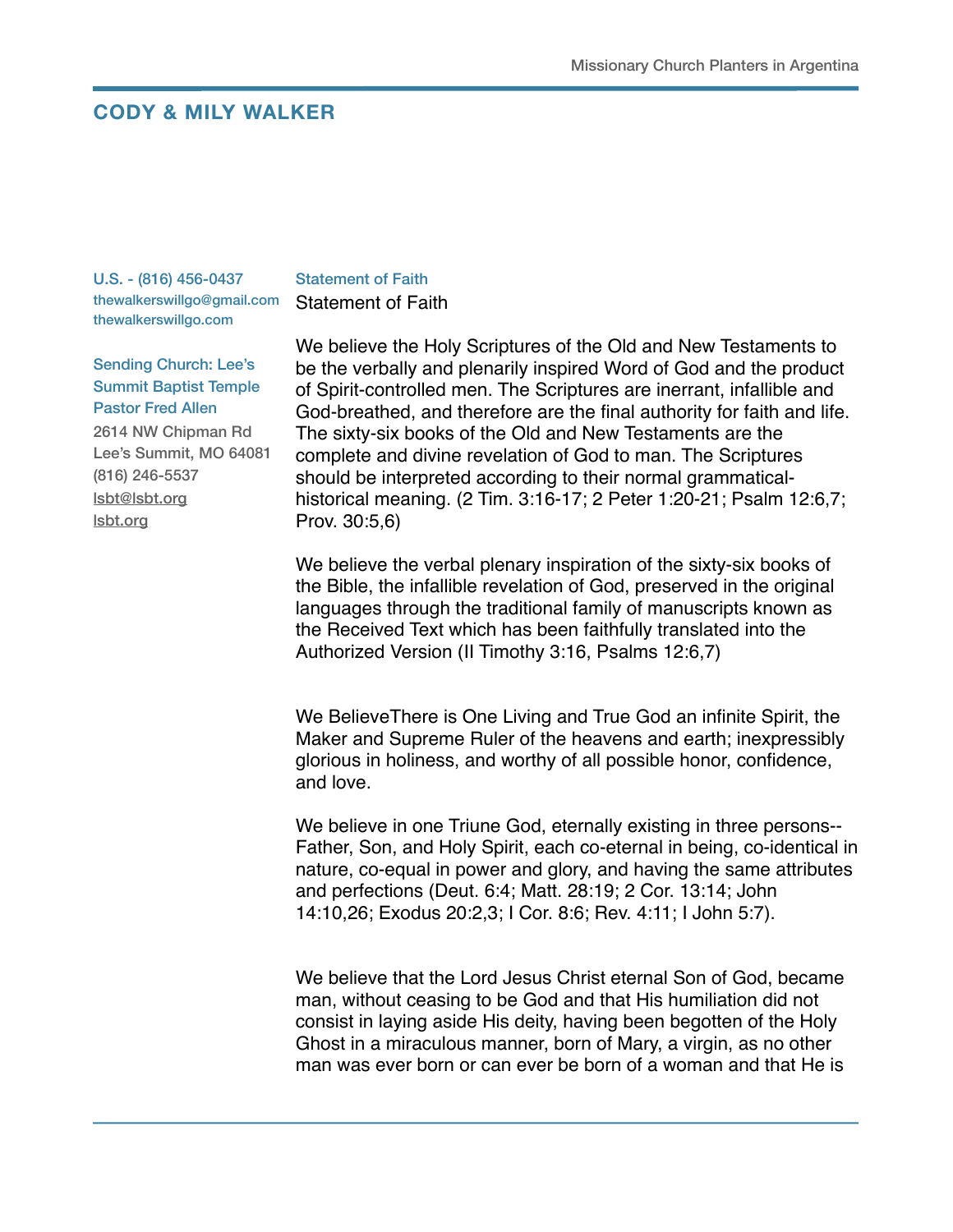both the Son of God and God the Son. (Gen. 3:15; Isaiah 7:14; 9:6; Matt. 1:18-25; Luke 1:35; John 1:1-2,4,14; 2 Cor. 5:19-21; Gal. 4:4-5; Phil. 2:5-8)

We believe that the Lord Jesus Christ accomplished our redemption through His death on the cross and through His precious atoning blood as a representative, vicarious, substitutionary sacrifice; and, that our justification is made sure by His literal, physical resurrection from the dead (Acts 2:18-36; Rom. 3:24-25; I Peter 2:24; Eph. 1:7; I Peter 1:3-5).

We believe that the Lord Jesus Christ ascended to Heaven, and is now exalted at the right hand of God, where, as our High Priest, He fulfills the ministry of Representative, Intercessor, and Advocate (Acts 1:9-10; Heb. 9:24; 7:25; Rom. 8:34; I John 2:1-2).

We believe that the Holy Spirit is a divine person co-equal with God the Father and God the Son Who convicts the world of sin, of righteousness, and of judgment; and, that He is the Supernatural Agent in regeneration, baptizing all believers into the body of Christ, indwelling and sealing them unto the day of redemption (John 16:8-11; Rom. 8:9; I Cor. 12:12-14; 2 Cor. 3:6; Eph. 1:13-14).

We believe that He is the Divine Teacher who assists believers to understand and appropriate the Scriptures and that it is the privilege and duty of all saved to be filled with the Spirit (Eph. 1:17-18; 5:18; I John 2:20,27).

We believe that God is sovereign in the bestowal of spiritual gifts to every believer. God uniquely uses evangelists, pastors, and teachers to equip believers in the assembly in order that they can do the work of the ministry (Rom. 12:3-8; I Cor. 12:4-11,28; Eph. 4:7-12).

We believe that speaking in tongues was never the common or necessary sign of the baptism or filling of the Holy Spirit and that ultimate deliverance of the body from sickness or death awaits the consummation of our salvation in the resurrection, though God frequently chooses to answer the prayers of believers for physical healing (I Cor. 1:22; 13:8; 14:21-22).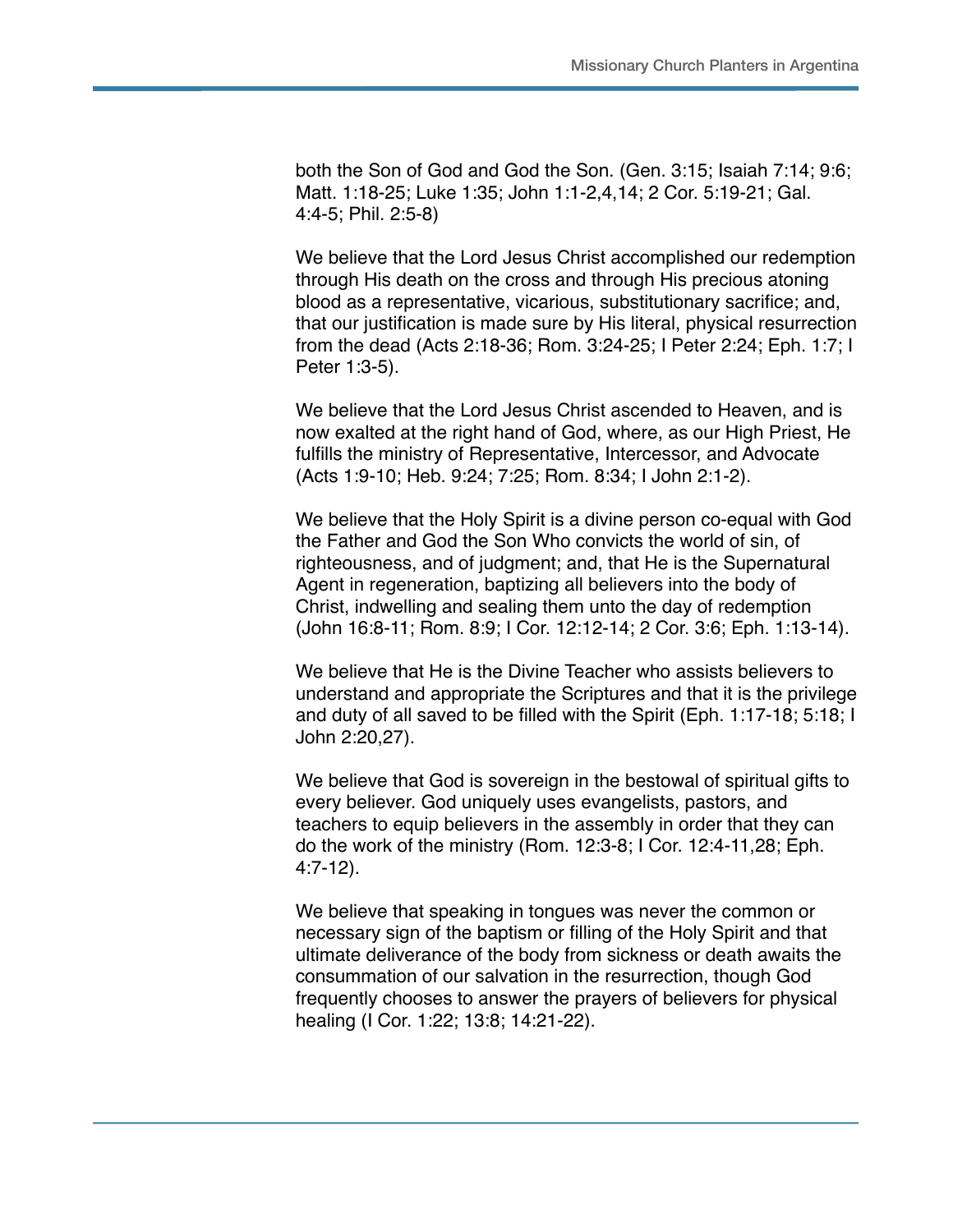We believe man was created in the image and likeness of God, but that in Adam's sin the human race fell, inherited a sinful nature, and became alienated from God; and, that man is totally depraved, and, of himself, utterly unable to remedy his lost condition (Gen. 1:26-27; Rom. 3:22-23; 5:12; 6:23; Eph. 2:1-3; 4:17-19).

We believe salvation is the gift of God brought to man by grace and received by personal faith in the Lord Jesus Christ, Whose precious blood was shed on Calvary for the forgiveness of our sins (John 1:12; Eph. 1:7; 2:8-10; I Pet. 1:18-19).

We believe that in order to be saved, sinners must ask to be born again through faith in Jesus' substitutionary death on the cross and his bodily resurrection; that the new birth is a new creation in Christ Jesus; that it is instantaneous and not a process; that in the new birth the one dead in trespasses and in sins is made a partaker of the divine nature and received eternal life, the free gift of God; that the new creation is brought about in a manner above our comprehension, solely by the power of the Holy Spirit in connection with the Divine truth, so as to secure our voluntary obedience to the Gospel; that its proper evidence appears in the holy fruits of repentance, faith and newness of life. (Romans 10:13; John 3:3; II Cor. 5:17; I John 5:1, John 3:6,7; Acts 16:30-33; Rom. 6:23; II Peter 1:4; Eph. 2:1; II Cor. 5:19; Col. 2:13; John 3:8).

We believe that salvation of sinners is wholly of grace through the mediatorial offices of the Son of God who by appointment of the Father, freely took upon Him our nature, yet without sin, honored the divine law by His personal obedience, and by His death made a full and vicarious atonement for our sins; that His atonement consisted not in setting us an example by His death as a martyr, but by voluntary substitution of Himself in the sinner's place, the Just dying for the unjust; Christ the Lord, bearing our sin in His own body on the tree; that having risen from the dead, He is now enthroned in Heaven, and uniting in His wonderful person and the most tender sympathies with divine perfection. He is in every way qualified to be a suitable, and compassionate, and all sufficient Savior. (Eph. 2:8; Acts 15:11; Rom. 3:24; John 3:16; Matt. 18:11; Phil. 2:7; Heb. 2:14; Isa. 53:4-7; Rom. 3:25; I John 4:10; I Cor. 15:3; II Cor. 5:21).

We believe that the great gospel blessing which Christ secures to such as believe in Him is justification;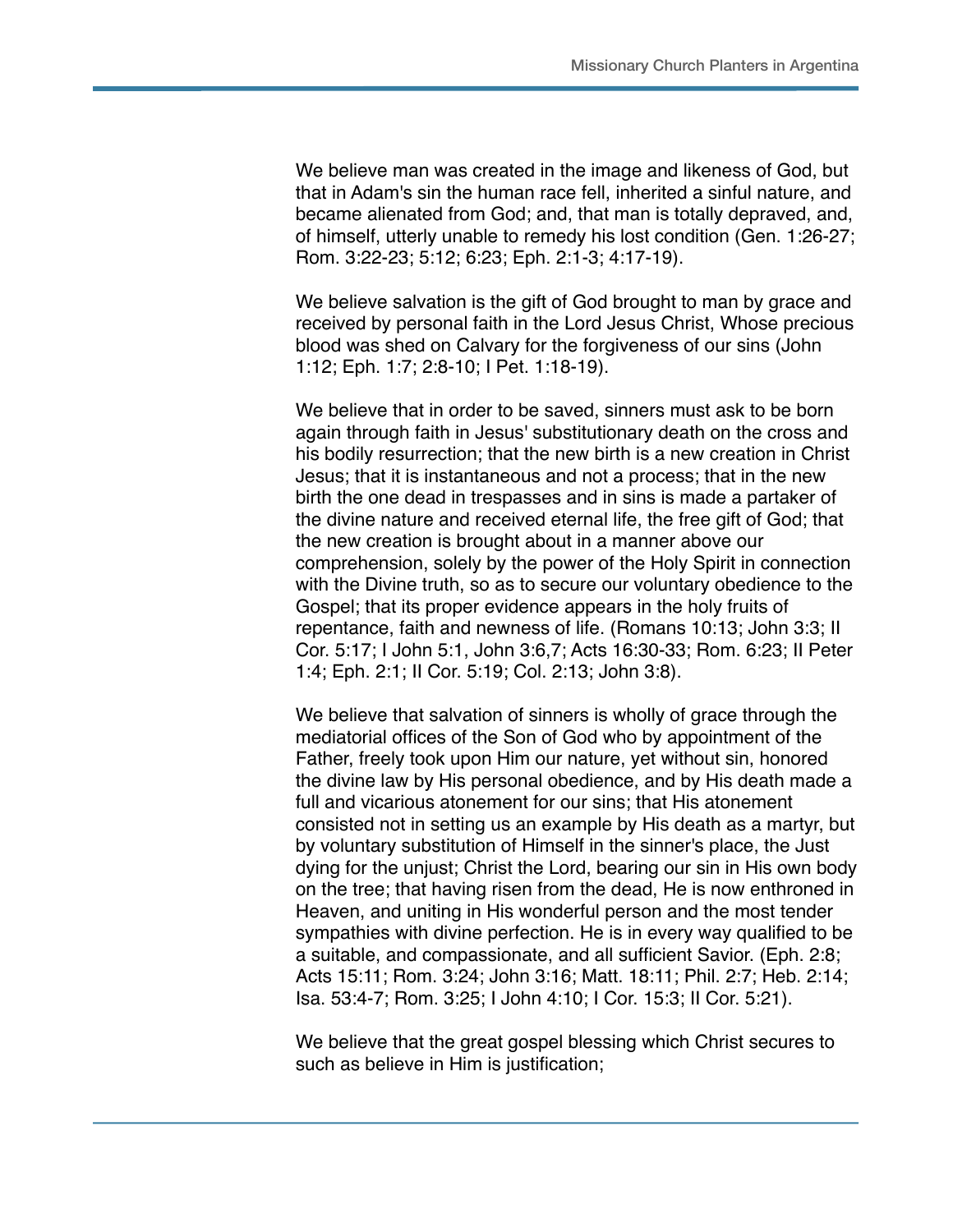(a) that Justification includes the pardon of sin and the gift of eternal life, on principles of righteousness

(b) that it is bestowed through faith not in consideration of any works of righteousness which we have done; but solely through faith in the Redeemer's blood, His righteousness is imputed to us (Acts 13:39; Isa. 53:11; Zech. 13:1; Rom. 8:1; Rom. 5:8; Rom. 5:1).

We believe in Eternal Security and Assurance of Believers. We believe that all the redeemed, once saved, are kept by God's power and are thus secure in Christ forever (John 6:37-40; 10:27-30; Rom. 8:1, 38-39; I Cor. 1:4-8; I Pet. 1:4-5).

We believe that it is the privilege of believers to rejoice in the assurance of their salvation through the testimony of God's Word, which, however, clearly forbids the use of Christian liberty as an occasion to the flesh (Rom. 13:13-14; Gal. 5:13; Titus 2:11-15).

We believe the Church is the "body of Christ" and the espoused bride of Christ and as such it is solely made up of born-again believers (I Cor. 12:12-14; 2 Cor. 11:2; Eph. 1:22-23; 5:25-27).

We believe that the church is a called out assembly and therefore cannot refer to the "Universal Church". Even though the modern term "Universal Church" has come to mean the whole number of Christians, this concept would be more appropriately and correctly called "the family of God" instead of "the church".

We believe that a local church a congregation of immersed believers; associated by a covenant of faith and fellowship of the Gospel; observing the ordinances of Christ; governed by His laws; and exercising the gifts, rights and privileges invested in them by His Word; that its officers are pastors and deacons with qualifications, whose claims and duties are clearly defined in the Scriptures; we believe the true mission of the church is the faithful witnessing of Christ to all men as we have opportunity. We hold that the local church has the absolute right of self-government free from the interference of any hierarchy of individuals or organizations; and that the one and only superintendent is Christ through the Holy Spirit; that it is scriptural for true churches to cooperate for the furtherance of the Gospel; that each local church is the sole judge of the measure and method of its cooperation; on all matters of membership, of polity, of government, of discipline, of benevolence,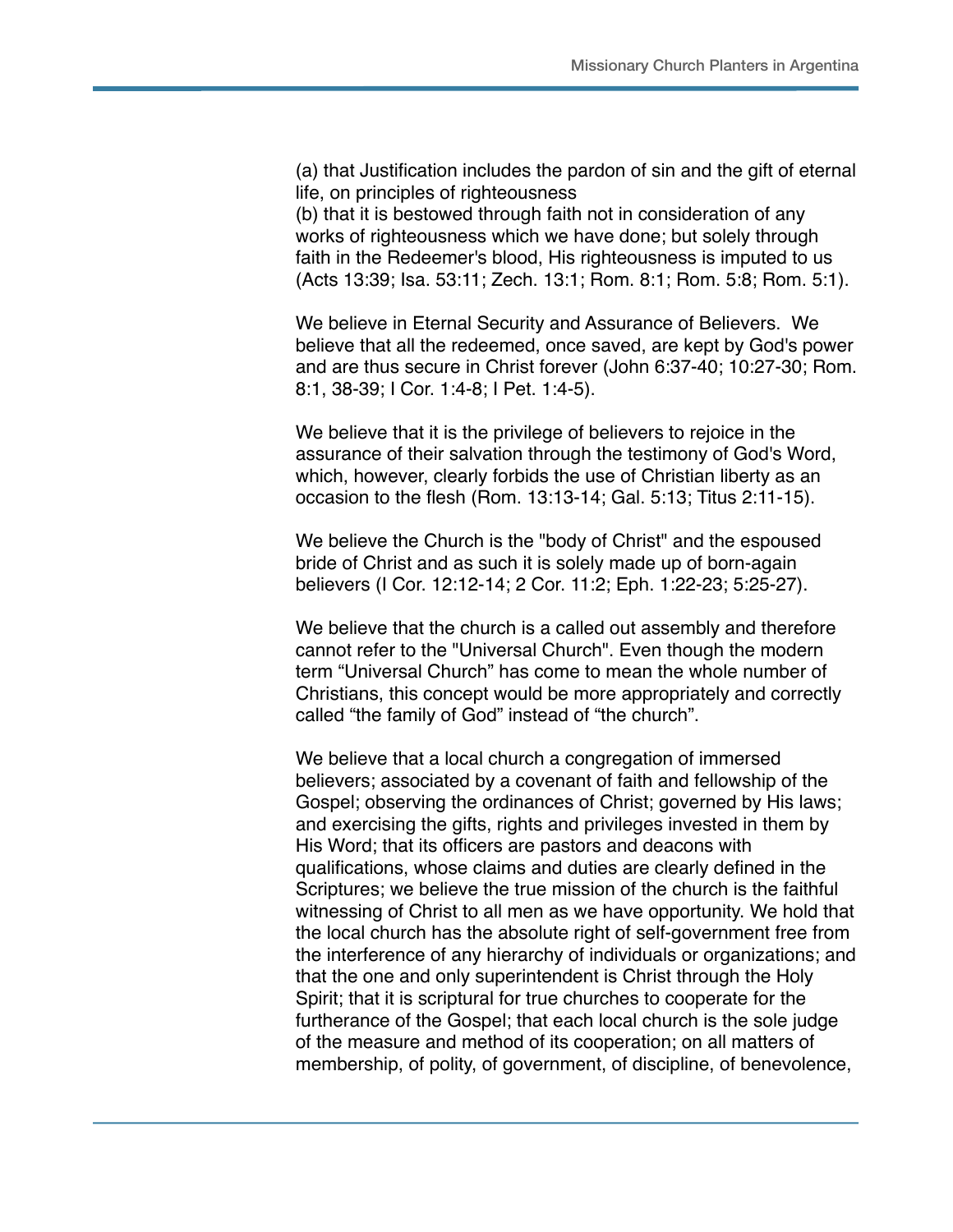the will of the local church is final. (Acts 2:41,42; I Cor. 11:2; Eph. 1:22,23; Eph. 4:11; Acts 20:17-28; I Tim. 3:17; Col. 1:18; Eph. 5:23,24; Acts 15:13-18)

We believe that the establishment and continuance of local churches is clearly taught and defined in the New Testament Scriptures (Acts 14:27; 20:17, 28-32; I Tim. 3:1-13; Titus 1:5-11).

We believe in the autonomy of the local church free of any external authority or control (Acts 13:1-4; 15:19-31; 20:28; Rom. 16:1, 4; I Cor. 3:9, 16; 5:4-7, 13; I Peter 5:1-4).

We recognize water baptism and the Lord's Supper as the Scriptural ordinances of obedience for the Church in this age (Matt. 28:19-20; Acts 2:41-42; 18:18; I Cor. 11:23-26).

We believe that Christian baptism is the immersion of a believer in water to show forth in a solemn and beautiful emblem our faith in the crucified, buried, and risen Savior, with its effect in our death to sin and resurrection to a new life, that it is a prerequisite to the privileges of a church relation. We believe that the Lord's Supper is the commemoration of His death until He comes, and should be preceded always by a solemn self-examination. (Acts 8:26-39; John 3:23; Rom. 6:3-5; Matt. 3:16; Col. 2:12; I Cor. 11:23-28)

We believe that all the saved should live in such a manner as not to bring reproach upon their Savior and Lord; and, that separation from all religious apostasy, all sinful pleasures, practices and associations is commanded of God (Rom. 12:1-2; 14:13; 2 Cor. 6:14-7:1; 2 Tim. 3:1-5; I John 2:15-17; 2 John 9-11).

We believe the Second Advent of Christ is that "blessed hope", the personal, imminent return of Christ, who will rapture His Church prior to the seven-year tribulation period. At the end of the Tribulation Christ will personally and visibly return, with His saints, to establish His earthly Messianic Kingdom (Ps. 89:3-4; Dan. 2:31-45; Zech. 14:4-11; I Thess. 1:10; I Thess. 4:13-18; Titus 2:13; Rev. 3:10; 19:11-16; 20:1-6).